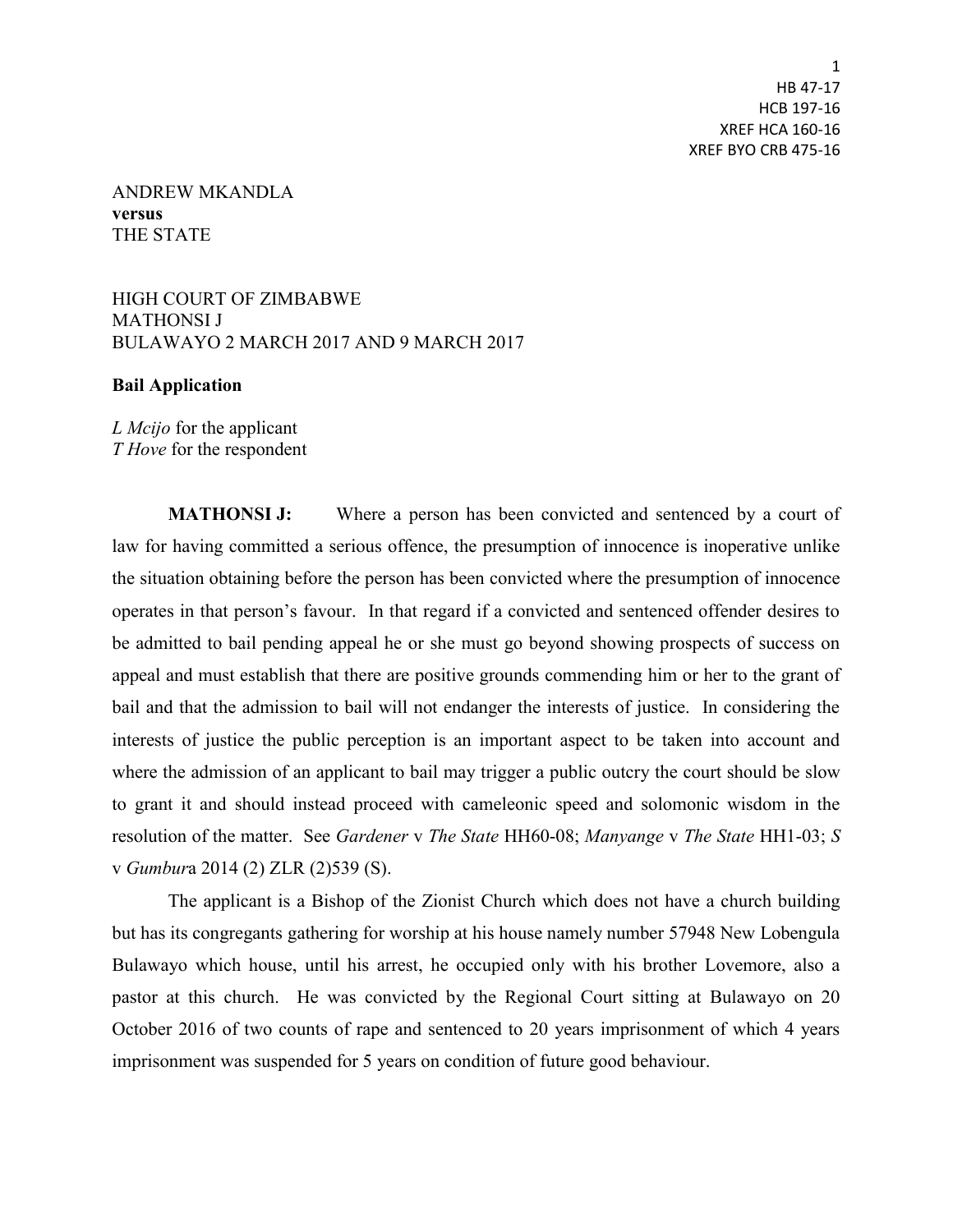The applicant would have none of it. He appealed against both conviction and sentence which appeal is yet to be determined by this court. He has now filed an application for bail pending appeal arguing that his appeal enjoys very bright prospects of success because the trial court erred in its assessment of the evidence as a result of which it convicted him when it should have acquitted him. The sentence imposed is also shockingly excessive given that he is a first offender and that the court overemphasized the aggravating features of the case.

The state case is that the 17 year old complainant had been brought from far a field in Rusape to Bulawayo because she was believed to be afflicted by spirits which were giving her problems. Her parents are members of the Zionist Church in which the applicant was Bishop and his brother Lovemore was a pastor. They took her to the duo for spiritual help. The two were purportedly praying for her to recover from the affliction of evil spirits. If what she told the court is anything to go by they did very little of that but more of abusing her in a very disgusting and unimaginable manner.

The complainant testified that she used to be assigned to wash the clothes of the applicant and his brother Lovemore at their house and she respected him as her father. Her ordeal all started when her father and Lovemore took her to the mountain where she was to spend 7 days receiving spiritual healing by Lovemore. When her father left her there with that predator, he preyed on her and raped her twice. After the rape he told her that if she ever tried to tell her parents about the attack, all the evil things he was removing from her would return and re-enter her.

The rape by Lovemore by the mountain occurred in March 2016. On a certain evening in April 2016 when her father had gone to work, he is a security guard working at night, and her mother had delayed returning home, the applicant came and called her to his house ostensibly to perform chores at his house. Upon arrival at the applicants' house, a person she respected as a father figure, certain apparently dubious individuals who always hung around that house-cumchurch quickly left the house. Once alone with the complainant the applicant grabbed her by the hand and dragged her into the bedroom where he raped her twice. She says she failed to resist as she feared him. He threatened her with the return of the evil spirits he was removing from her if she reported the rape to her parents.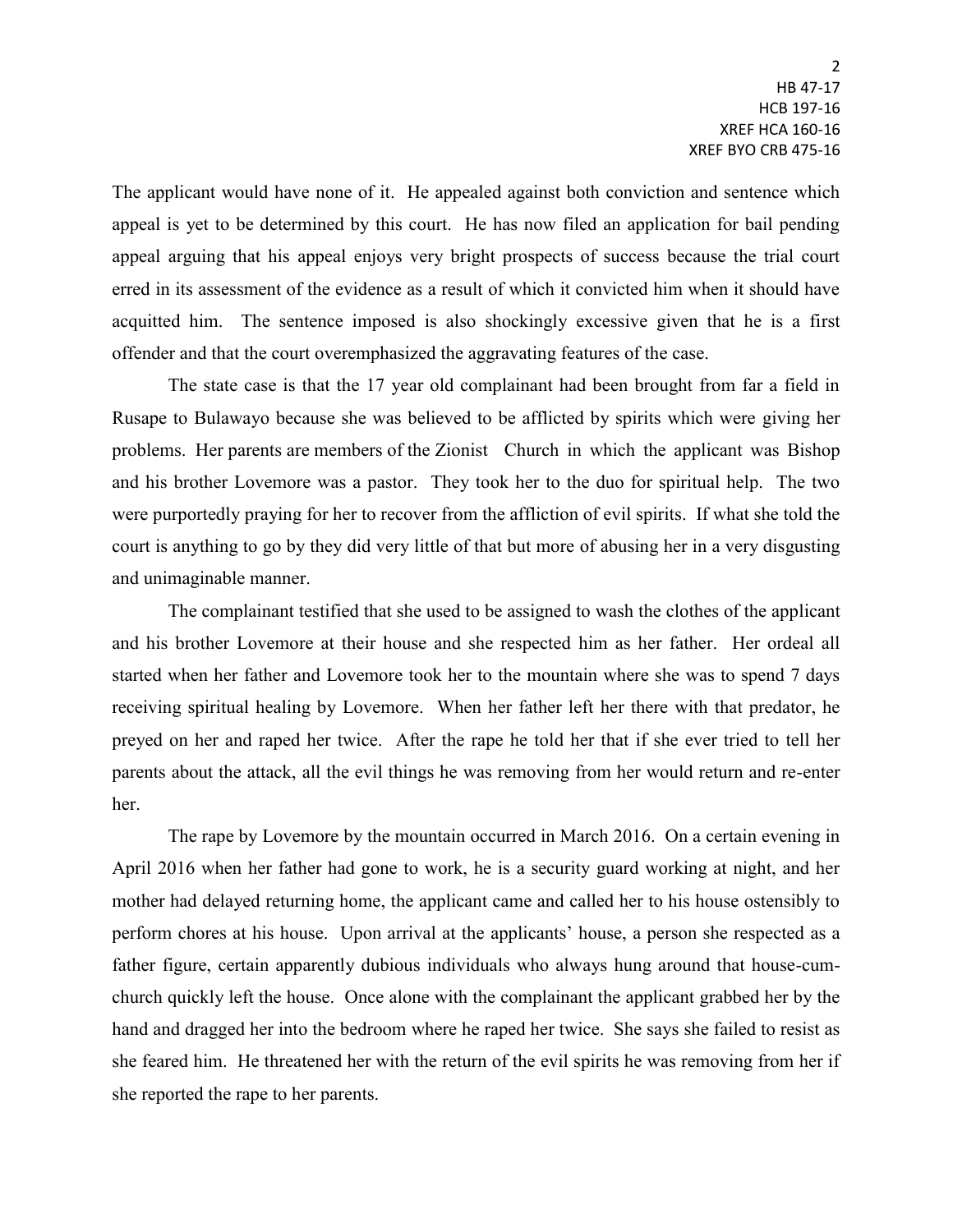Although her mother came looking for her while she was detained in the bedroom the applicant and his hangerlings told her that they had not seen her. She was detained there throughout the night after the applicant had exchanged roles with his brother Lovemore who raped her four times during that night. The following morning they telephoned his father pretending that they had "found" her in the neighbourhood and instructed her to tell her father that she wanted to stay at the house.

On another occasion it was a Sunday when her mother sent her to the applicant's house to ask for matches from him. Upon arrival the applicant took her to the bedroom, pushed her onto the bed and raped her three times. Again he warned her not to report the rape saying if she did the evil spirits he was removing from her would re-enter her body.

It was only when the complainant discovered that she was pregnant in May 2016 that she reported to her mother that the applicant and Lovemore had raped her. She did not know who between the two of them caused the pregnancy. The matter was reported to the police leading to the arrest of the applicant. Before he could be arrested Lovemore approached her mother asking for forgiveness. When none was granted her absconded and is now a fugive from justice. Before the complainant testified in court, the applicant and his wife approached the complainant's parents offering to pay them whatever amount of money they would demand if the complainant recanted her story in court in order to influence his acquittal. They were rebuffed.

The applicant denied ever having sexual intercourse with the complainant. He did not even suggest that it was consensual although he admitted making an approach to the complainant' parents trying to influence her to lie.

The trial court assessed the evidence of the complainant and her mother and concluded that:

"The court noted that complainant is a very credible witness who remembered most important details of her ordeal at the hands of the two pastoral brothers. The accused failed to shift her on even the slightest point. She gave her evidence well and was convincing. Her evidence was corroborated by her mother's. The fact of the mother coming to the accused's house looking for complainant is a fact that would not be known by complainant if she had not been in that house--- -. What the court finds to have been proven is that the complainant and her family believed she had a spiritual problem. The accused encouraged that view. Eventually complainant became dependant on the two predatory brother (s) who then started taking advantage of her and raped her in turn."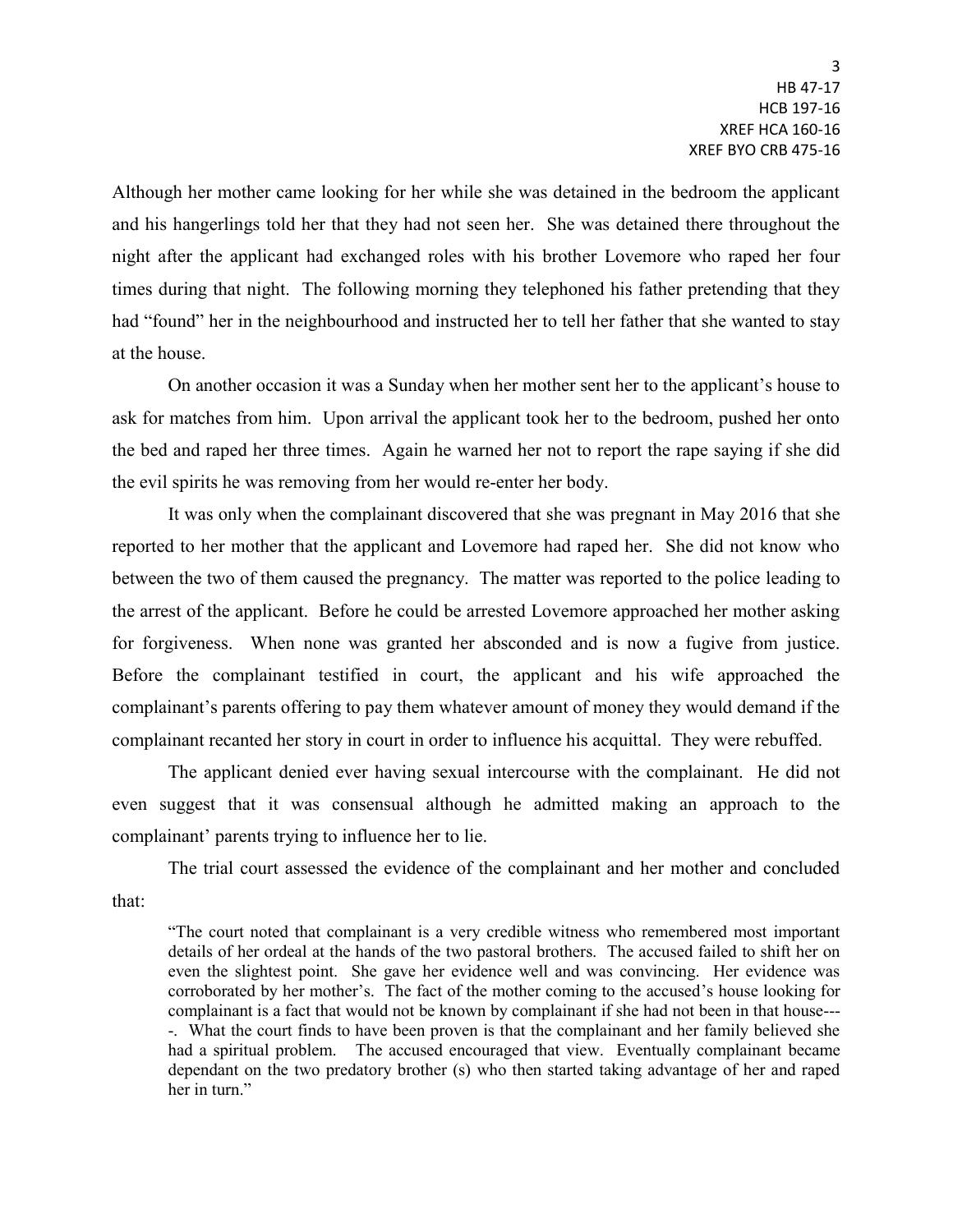*Mr Mcijo* for the applicant submitted that the appeal has prospects of success because the report of the rape was made very late and the state did not show that there was any force used against the complainant. The first problem *Mr Mcijo* had to contend with is the fact that it has never been the applicant's case that he had consensual sex with the complainant. His was an outright denial of any contact with the complainant. Faced with the irrefutable evidence that indeed the two had sexual intercourse, *Mr Mcijo* urged me to find that the sexual intercourse was consensual because the complainant did not resist, did not scream and did not report the alleged attack immediately after it occurred.

In my view the reason for the delay in reporting was explained to the satisfaction of the court. The applicant had an over bearing influence on the complainant. She feared him and genuinely believed the threats. If she had not fallen pregnant the abuse would have gone unpunished. The trial court believed her explanation.

The appeal court is unlikely to interfere with findings on credibility. As stated by PATEL JA in *S* v *Gumbura, supra* at 543C;

"As regards the credibility of witnesses, the general rule is that an appellate court should ordinarily be loth to disturb findings which depend on credibility. However, as was observed in *Santam BPK* v *Biddulph* [2004] 2 A11 SA 23 (SCA), a court of appeal will interfere where such findings are plainly wrong. Thus, the advantages which a trial court enjoys should not be overemphasized. Moreover, findings of credibility must be considered in the light of proven facts and probabilities."

I am unable though to fault the trial court's findings on credibility.

*Mr Mcijo* also submitted that the prospects of success also lie in the fact that the trial court dwelt too much on spiritual beliefs as if such beliefs can vitiate consent. In my view it is precisely the complainant's beliefs that left her vulnerable and exposed to the predatory instincts of the applicant. Put in another way the applicant was able to instil fear in her and therefore prevent her from reporting or exposing the attack to anyone until it could no longer be concealed. These courts have in the past accepted that indoctrination and indeed religious dogma have the effect of paralyzing believers into submission making them helpless in the face of sexual abuse.

PATEL JA succinctly put it in *S* v *Gumbura, supra* at 543G, 544 A-B.

"In the court *a quo*, the learned judge elaborated 'the subjective nature of religious dogma' in more cogent terms. To paraphrase and summarise his findings, the complainants were subjected